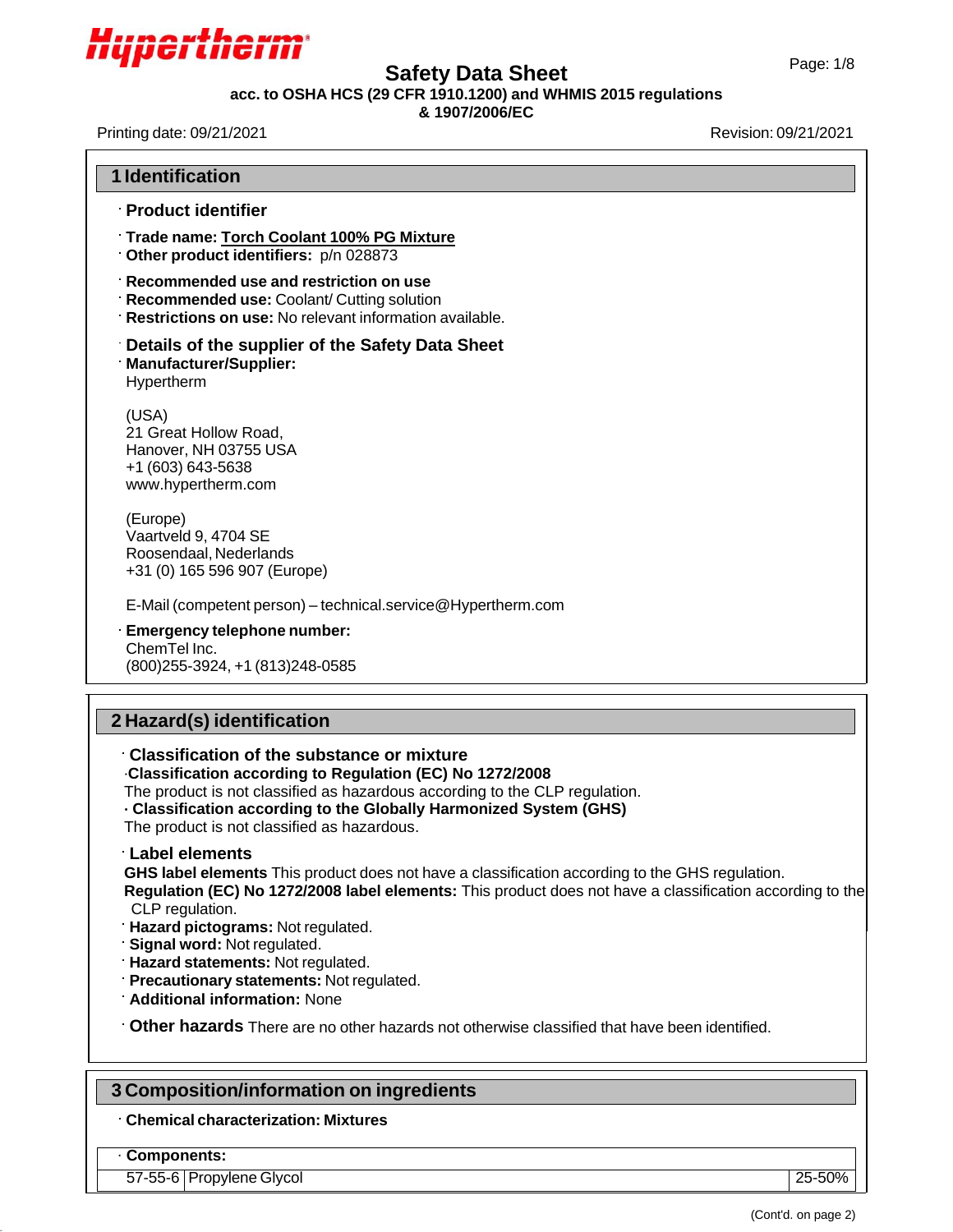

## Page: 2/8 **Safety Data Sheet**

**acc. to OSHA HCS (29 CFR 1910.1200) and WHMIS 2015 regulations**

#### **& 1907/2006/EC**

Printing date: 09/21/2021 Revision: 09/21/2021

**Mixture**

**Trade name: Torch Coolant 100% PG**

(Cont'd. of page 1)

### **4 First-aid measures**

#### **Description of first aid measures**

- **After inhalation:** Supply fresh air; consult doctor in case of complaints.
- **After skin contact:**

Rinse with warm water.

If skin irritation is experienced, consult a doctor.

**After eye contact:**

Remove contact lenses if worn.

Rinse opened eye for several minutes under running water. If symptoms persist, consult a doctor.

**After swallowing:**

Rinse out mouth and then drink plenty of water.

Do not induce vomiting; immediately call for medical help.

**Most important symptoms and effects, both acute and delayed:**

Gastric or intestinal disorders when ingested.

**Indication of any immediate medical attention and special treatment needed:**

No relevant information available.

### **5 Fire-fighting measures**

### **Extinguishing media**

**Suitable extinguishing agents:**

CO2, extinguishing powder or water spray. Fight larger fires with water spray or alcohol resistant foam.

**For safety reasons unsuitable extinguishing agents:** None.

**Special hazards arising from the substance or mixture** No relevant information available.

- **Advice for firefighters**
- **Protective equipment:**

Wear self-contained respiratory protective device.

Wear fully protective suit.

**Additional information:** Larger quantities of firefighting foam may be required to extinguish fires involving propylene glycol as propylene glycol may degrade foam performance.

### **6 Accidental release measures**

**Personal precautions, protective equipment and emergency procedures:**

Ensure adequate ventilation.

Particular danger of slipping on leaked/spilled product.

Use personal protective equipment as required.

**Environmental precautions:**

Do not allow undiluted product or large quantities of it to reach ground water, water course or sewage system.

**Methods and material for containment and cleaning up:**

Absorb with liquid-binding material (sand, diatomite, acid binders, universal binders, sawdust). Send for recovery or disposal in suitable receptacles.

**Reference to other sections:**

See Section 7 for information on safe handling.

See Section 8 for information on personal protection equipment.

(Cont'd. on page 3)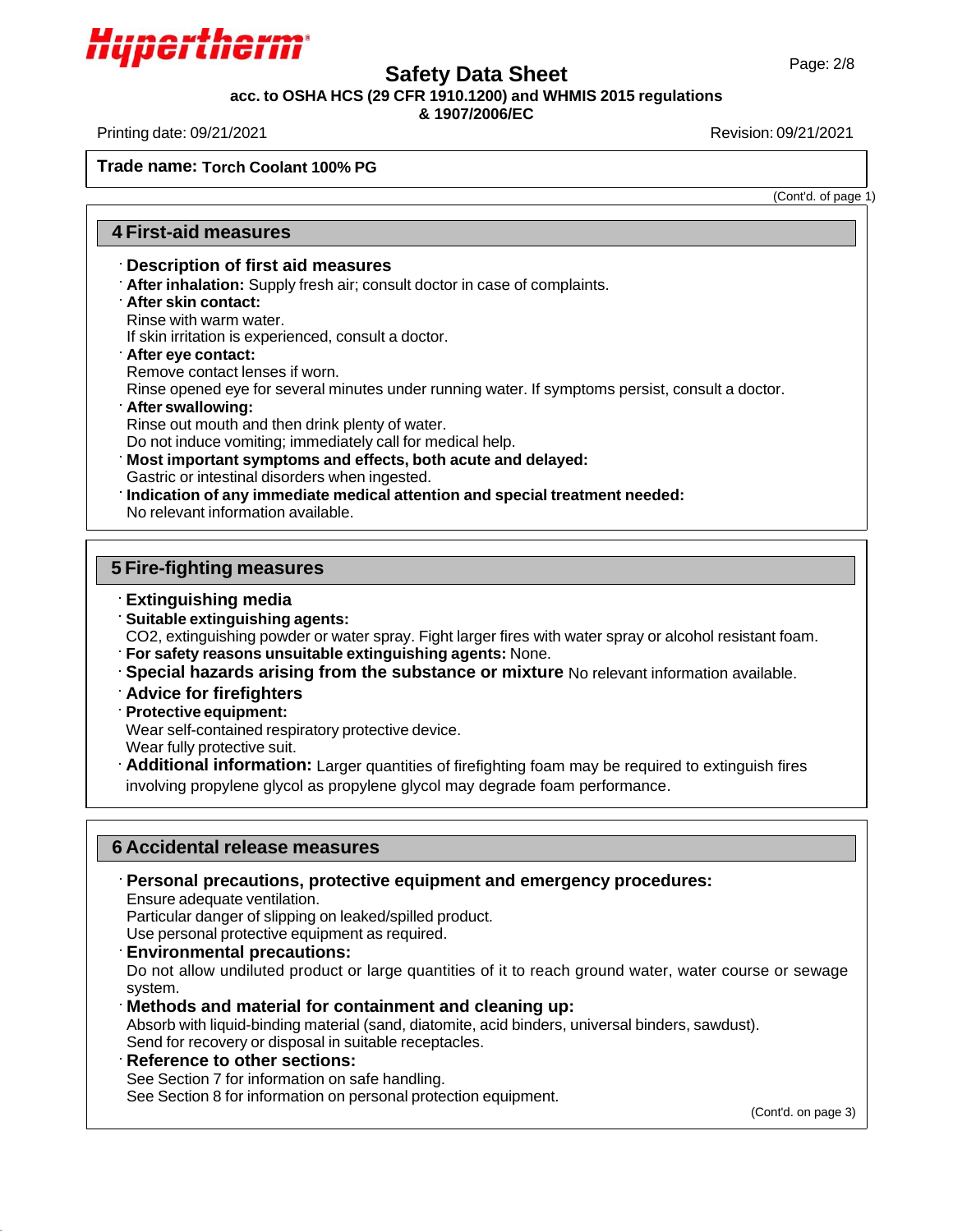

# Page: 3/8 **Safety Data Sheet**

**acc. to OSHA HCS (29 CFR 1910.1200) and WHMIS 2015 regulations**

**& 1907/2006/EC**

Printing date: 09/21/2021 Revision: 09/21/2021

**Trade name: Torch Coolant 100% PG**

(Cont'd. of page 2)

See Section 13 for disposal information.

### **7 Handling and storage**

#### **Handling**

**Mixture**

#### **Precautions for safe handling:**

Prevent formation of aerosols.

Avoid splashes or spray in enclosed areas.

**Information about protection against explosions and fires:** No special measures required.

#### **Conditions for safe storage, including any incompatibilities:**

**Incompatibilities:** Store away from incompatible materials and refer to Section 10 for incompatible material information

**Requirements to be met by storerooms and receptacles:** Store in a cool location.

**Information about storage in one common storage facility:** Store away from foodstuffs.

**Further information about storage conditions:** Keep containers tightly sealed.

**Specific end use(s):** No relevant information available.

| 8 Exposure controls/personal protection                                                                                                                                                                    |                                                                                                                                                                                                                                                                                                                                                                                                                                                                                                                                                                                                                                                                                                                                                                                |  |  |  |
|------------------------------------------------------------------------------------------------------------------------------------------------------------------------------------------------------------|--------------------------------------------------------------------------------------------------------------------------------------------------------------------------------------------------------------------------------------------------------------------------------------------------------------------------------------------------------------------------------------------------------------------------------------------------------------------------------------------------------------------------------------------------------------------------------------------------------------------------------------------------------------------------------------------------------------------------------------------------------------------------------|--|--|--|
| <b>Control parameters</b>                                                                                                                                                                                  |                                                                                                                                                                                                                                                                                                                                                                                                                                                                                                                                                                                                                                                                                                                                                                                |  |  |  |
| Components with limit values that require monitoring at the workplace:                                                                                                                                     |                                                                                                                                                                                                                                                                                                                                                                                                                                                                                                                                                                                                                                                                                                                                                                                |  |  |  |
| 57-55-6 Propylene Glycol                                                                                                                                                                                   |                                                                                                                                                                                                                                                                                                                                                                                                                                                                                                                                                                                                                                                                                                                                                                                |  |  |  |
| <b>WEEL (USA)</b>                                                                                                                                                                                          | Long-term value: 10 mg/m <sup>3</sup>                                                                                                                                                                                                                                                                                                                                                                                                                                                                                                                                                                                                                                                                                                                                          |  |  |  |
| EV (Canada)                                                                                                                                                                                                | Long-term value: 155* 10** mg/m <sup>3</sup> , 50* ppm<br>*vapour and aerosol; ** aerosol only                                                                                                                                                                                                                                                                                                                                                                                                                                                                                                                                                                                                                                                                                 |  |  |  |
| <b>WEL</b> (Great Britain)                                                                                                                                                                                 | Long-term value: 474 mg/m <sup>3</sup> total vapour and particulates<br>10 mg/m <sup>3</sup> total particulates                                                                                                                                                                                                                                                                                                                                                                                                                                                                                                                                                                                                                                                                |  |  |  |
| <b>Individual Protection Measures</b><br>Personal protective equipment:<br>Avoid contact with the eyes.<br><b>Breathing equipment:</b><br><b>Protection of hands:</b><br>Eye protection:<br>Safety glasses | Appropriate Engineering Controls: No relevant information available.<br>General protective and hygienic measures:<br>The usual precautionary measures for handling chemicals should be followed.<br>Keep away from foodstuffs, beverages and feed.<br>Not required under normal conditions of use.<br>For spills, respiratory protection may be advisable.<br>Gloves are advised for repeated or prolonged contact.<br>Wear protective gloves to handle contents of damaged or leaking units.<br>The glove material has to be impermeable and resistant to the product the substance the preparation.<br>Follow relevant national guidelines concerning the use of protective eyewear.<br>Body protection: Not required under normal conditions of use.<br>(Cont'd. on page 4) |  |  |  |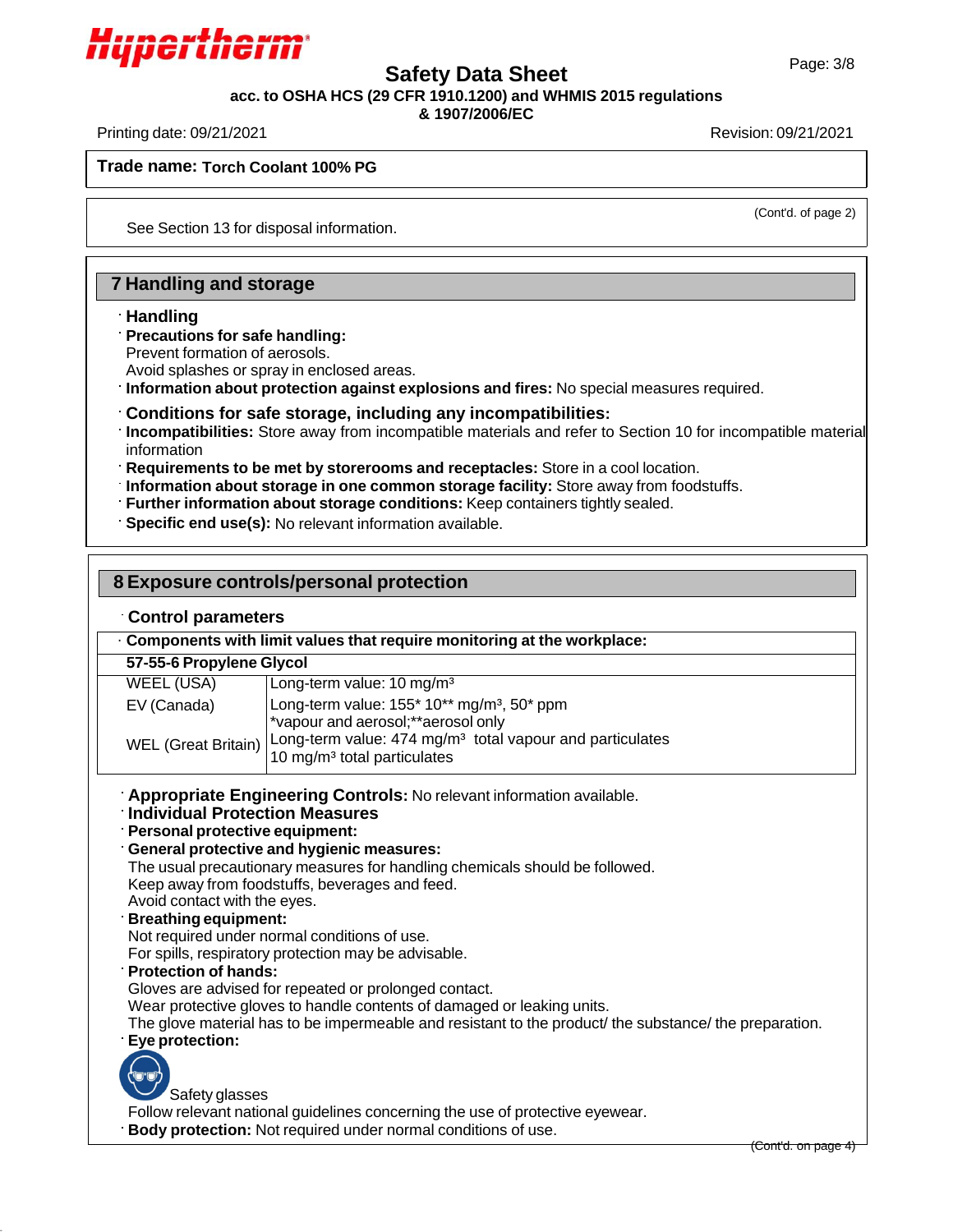# Page: 4/8 **Safety Data Sheet**

**acc. to OSHA HCS (29 CFR 1910.1200) and WHMIS 2015 regulations**

**& 1907/2006/EC**

Printing date: 09/21/2021 Revision: 09/21/2021

**Mixture**

**Trade name: Torch Coolant 100% PG**

(Cont'd. of page 3)

**DNELs:** No further relevant information available.

**PNECs:** No further relevant information available.

**Limitation and supervision of exposure into the environment** No special requirements.

**Risk management measures** No special requirements.

| 9 Physical and chemical properties                                     |                                                             |  |
|------------------------------------------------------------------------|-------------------------------------------------------------|--|
| Information on basic physical and chemical properties<br>· Appearance: |                                                             |  |
| Form:                                                                  | Liquid                                                      |  |
| Color:                                                                 | Pink, Light red                                             |  |
| Odor:                                                                  | Slight.                                                     |  |
| · Odor threshold:                                                      | Not determined.                                             |  |
|                                                                        |                                                             |  |
| $\cdot$ pH-value at 20 °C (68 °F):                                     | 6                                                           |  |
| · Melting point/Melting range:                                         | Not determined.                                             |  |
| <b>Boiling point/Boiling range:</b>                                    | >100 °C (>212 °F)                                           |  |
| · Flash point:                                                         | >95 °C (>203 °F)                                            |  |
| · Flammability (solid, gaseous):                                       | Not applicable.                                             |  |
| · Auto-ignition temperature:                                           | Not determined.                                             |  |
| · Decomposition temperature:                                           | Not determined.                                             |  |
| · Danger of explosion:                                                 | Product does not present an explosion hazard.               |  |
| <b>Explosion limits</b>                                                |                                                             |  |
| Lower:                                                                 | Not determined.                                             |  |
| Upper:                                                                 | Not determined.                                             |  |
| · Vapor pressure:                                                      | Not determined.                                             |  |
| · Density:                                                             |                                                             |  |
| Relative density at 20 °C (68 °F):                                     | $1.0 \pm 0.1$ g/cm <sup>3</sup> (8.345 $\pm$ 0.835 lbs/gal) |  |
| Vapor density:                                                         | Not determined.                                             |  |
| <b>Evaporation rate:</b>                                               | Not determined.                                             |  |
| · Solubility in / Miscibility with                                     |                                                             |  |
| Water:                                                                 | Fully miscible.                                             |  |
| · Partition coefficient (n-octanol/water): Not determined.             |                                                             |  |
| · Viscosity                                                            |                                                             |  |
| Dynamic:                                                               | Not determined.                                             |  |
| Kinematic:                                                             | Not determined.                                             |  |
| Other information                                                      | No relevant information available.                          |  |

### **10 Stability and reactivity**

**Reactivity:** No relevant information available.

(Cont'd. on page 5)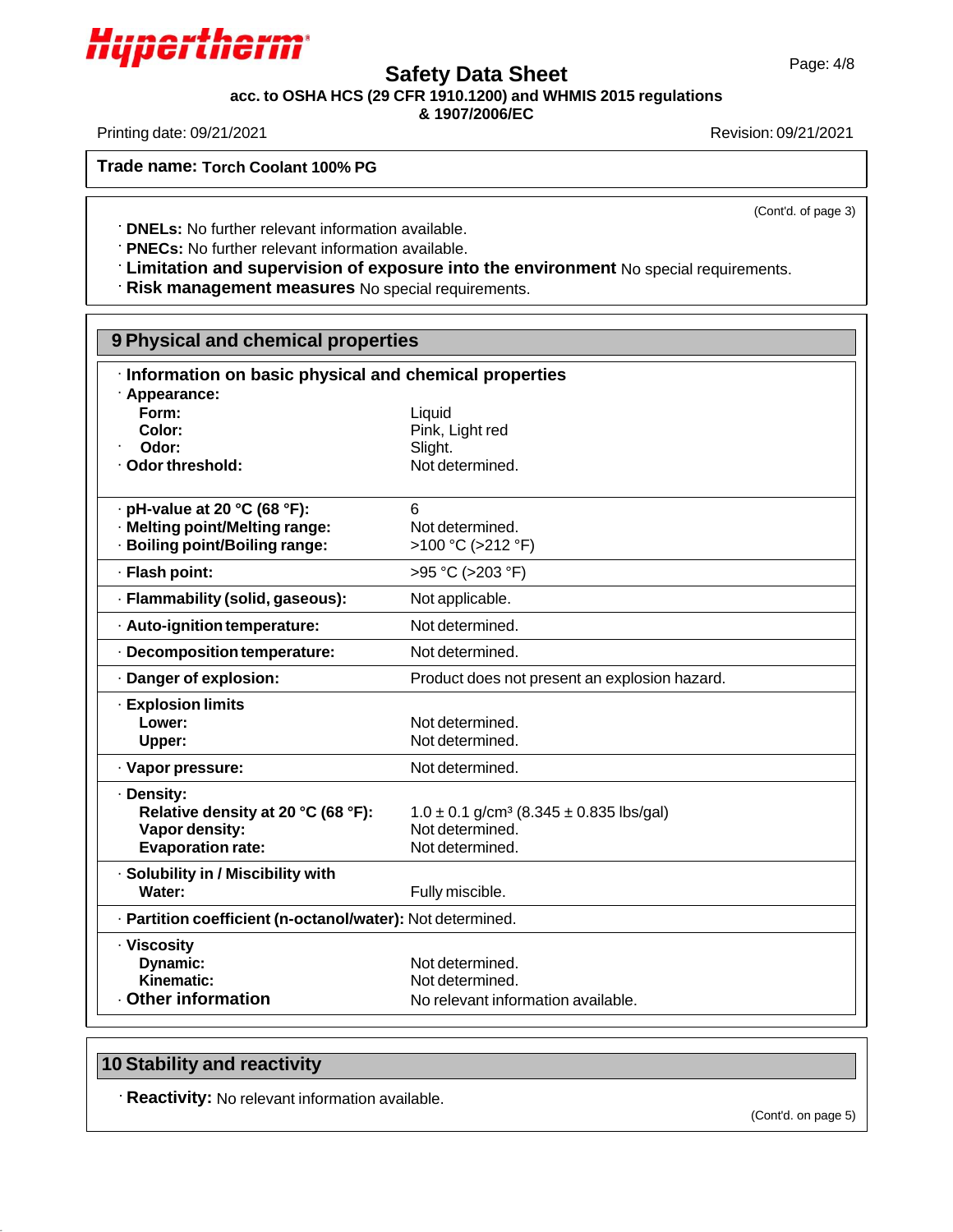

# Page: 5/8 **Safety Data Sheet**

**acc. to OSHA HCS (29 CFR 1910.1200) and WHMIS 2015 regulations**

### **& 1907/2006/EC**

Printing date: 09/21/2021 Revision: 09/21/2021

**Mixture**

**Trade name: Torch Coolant 100% PG**

(Cont'd. of page 4)

**Chemical stability:** Stable

**Thermal decomposition / conditions to be avoided:**

No decomposition if used and stored according to specifications.

**Possibility of hazardous reactions:** No dangerous reactions known.

**Conditions to avoid:** No relevant information available.

**Incompatible materials:** Strong oxidizers, strong acids and strong bases.

**Hazardous decomposition products:** Carbon Monoxide, Carbon Dioxide.

### **11 Toxicological information**

· **Information on toxicological effects**

· **Acute toxicity:**

· **LD/LC50 values that are relevant for classification:** None.

· **Primary irritant effect:**

· **On the skin:** Based on available data, the classification criteria are not met.

- · **On the eye:** Based on available data, the classification criteria are not met.
- · **Sensitization:** Based on available data, the classification criteria are not met.

· **IARC (International Agency for Research on Cancer):**

None of the ingredients are listed.

#### · **NTP (National Toxicology Program):**

None of the ingredients are listed.

### · **OSHA-Ca (Occupational Safety & Health Administration):**

None of the ingredients are listed.

- · **CMR effects (carcinogenity, mutagenicity and toxicity for reproduction)**
- · **Germ cell mutagenicity:** Based on available data, the classification criteria are not met.
- · **Carcinogenicity:** Based on available data, the classification criteria are not met.
- · **Reproductive toxicity:** Based on available data, the classification criteria are not met.
- · **STOT-single exposure:** Based on available data, the classification criteria are not met.
- · **STOT-repeated exposure:** Based on available data, the classification criteria are not met.
- · **Aspiration hazard:** Based on available data, the classification criteria are not met.

### **12 Ecological information**

### **Toxicity**

**Aquatic toxicity** No relevant information available.

**Persistence and degradability** No relevant information available.

**Bioaccumulative potential:** No relevant information available.

**Mobility in soil:** No relevant information available.

(Cont'd. on page 6)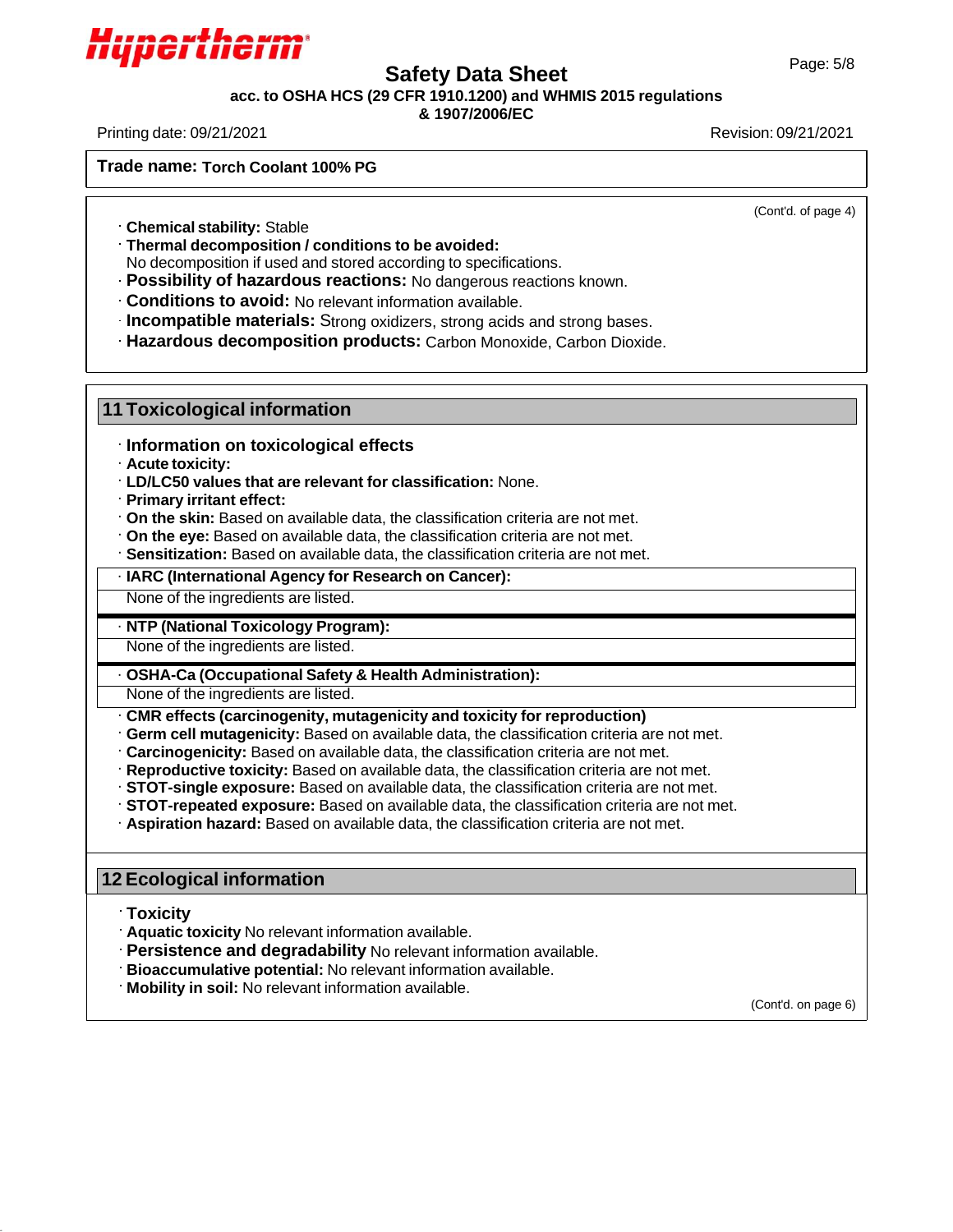

## Page: 6/8 **Safety Data Sheet**

**acc. to OSHA HCS (29 CFR 1910.1200) and WHMIS 2015 regulations**

**& 1907/2006/EC**

Printing date: 09/21/2021 Revision: 09/21/2021

**Trade name: Torch Coolant 100% PG**

(Cont'd. of page 5)

- **Additional ecological information**
- **General notes:**

**Mixture**

Do not allow undiluted product or large quantities of it to reach ground water, water course or sewage system.

- **Results of PBT and vPvB assessment**
- **PBT:** Not applicable.
- **vPvB:** Not applicable.
- **Other adverse effects:** No relevant information available.

### **13 Disposal considerations**

### **Waste treatment methods**

#### **Recommendation:**

The user of this material has the responsibility to dispose of unused material, residues and containers in compliance with all relevant local, state and federal laws and regulations regarding treatment, storage and disposal for hazardous and nonhazardous wastes.

- **Uncleaned packagings**
- **Recommendation:** Disposal must be made in accordance with official regulations.
- **Recommended cleansing agent:** Water.

| 14 Transport information                                                     |                 |
|------------------------------------------------------------------------------|-----------------|
| · UN-Number<br>· DOT, ADR, IMDG, IATA                                        | Not regulated.  |
| $\cdot$ UN proper shipping name<br>· DOT, ADR, IMDG, IATA                    | Not regulated.  |
| · Transport hazard class(es)                                                 |                 |
| · DOT, ADR, IMDG, IATA<br>· Class                                            | Not regulated.  |
| · Packing group<br>· DOT, ADR, IMDG, IATA                                    | Not regulated.  |
| <b>Environmental hazards</b><br>· Marine pollutant:                          | No.             |
| · Special precautions for user                                               | Not applicable. |
| · Transport in bulk according to Annex II of<br>MARPOL73/78 and the IBC Code | Not applicable. |

(Cont'd. on page 7)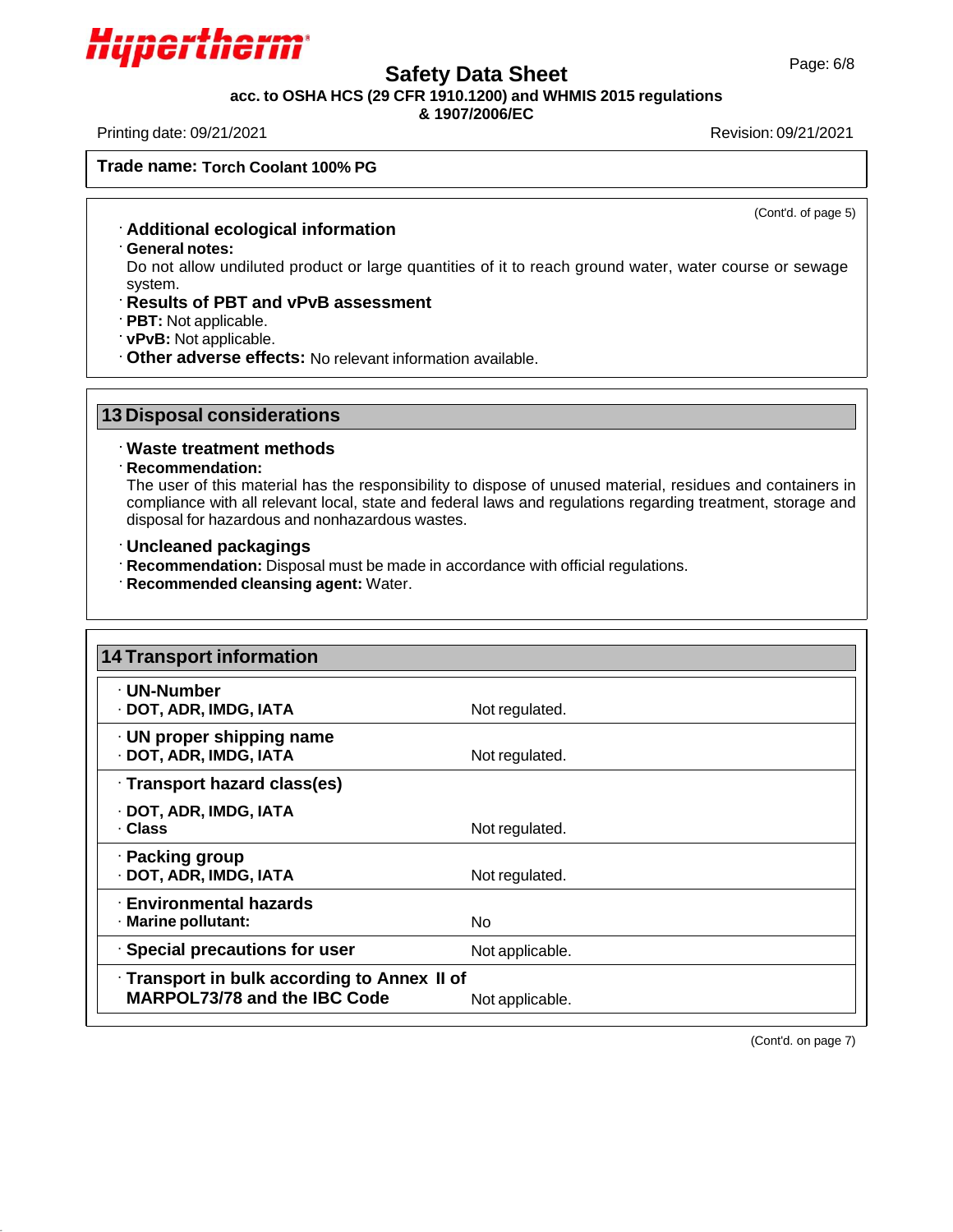

# Page: 7/8 **Safety Data Sheet**

**acc. to OSHA HCS (29 CFR 1910.1200) and WHMIS 2015 regulations**

**& 1907/2006/EC**

Printing date: 09/21/2021 Revision: 09/21/2021

**Mixture**

**Trade name: Torch Coolant 100% PG**

(Cont'd. of page 6)

| mixture<br><b>United States (USA)</b><br><b>SARA</b> | Safety, health and environmental regulations/legislation specific for the substance or |
|------------------------------------------------------|----------------------------------------------------------------------------------------|
|                                                      | · Section 302 (extremely hazardous substances):                                        |
|                                                      | None of the ingredients are listed.                                                    |
|                                                      | · Section 355 (extremely hazardous substances):                                        |
|                                                      | None of the ingredients are listed.                                                    |
|                                                      | · Section 313 (Specific toxic chemical listings):                                      |
|                                                      | None of the ingredients are listed.                                                    |
|                                                      | · TSCA (Toxic Substances Control Act)                                                  |
| All ingredients are listed.                          |                                                                                        |
| Proposition 65 (California)                          |                                                                                        |
|                                                      | . Chemicals known to cause cancer:                                                     |
|                                                      | None of the ingredients are listed.                                                    |
|                                                      | · Chemicals known to cause reproductive toxicity for females:                          |
|                                                      | None of the ingredients are listed.                                                    |
|                                                      | · Chemicals known to cause reproductive toxicity for males:                            |
|                                                      | None of the ingredients are listed.                                                    |
|                                                      | · Chemicals known to cause developmental toxicity:                                     |
|                                                      | None of the ingredients are listed.                                                    |
| Carcinogenic categories                              |                                                                                        |
|                                                      | · EPA (Environmental Protection Agency):                                               |
|                                                      | None of the ingredients are listed.                                                    |
|                                                      | · IARC (International Agency for Research on Cancer):                                  |
|                                                      | None of the ingredients are listed.                                                    |
|                                                      | · NIOSH-Ca (National Institute for Occupational Safety and Health):                    |
|                                                      | None of the ingredients are listed.                                                    |
|                                                      | · Canadian Domestic Substances List (DSL):                                             |
| All ingredients are listed.                          |                                                                                        |

### **16 Other information**

This information is based on our present knowledge. However, this shall not constitute a guarantee for any specific product features and shall not establish a legally valid contractual relationship.

**Date of preparation / last revision** 07/13/2016 / -

(Cont'd. on page 8)